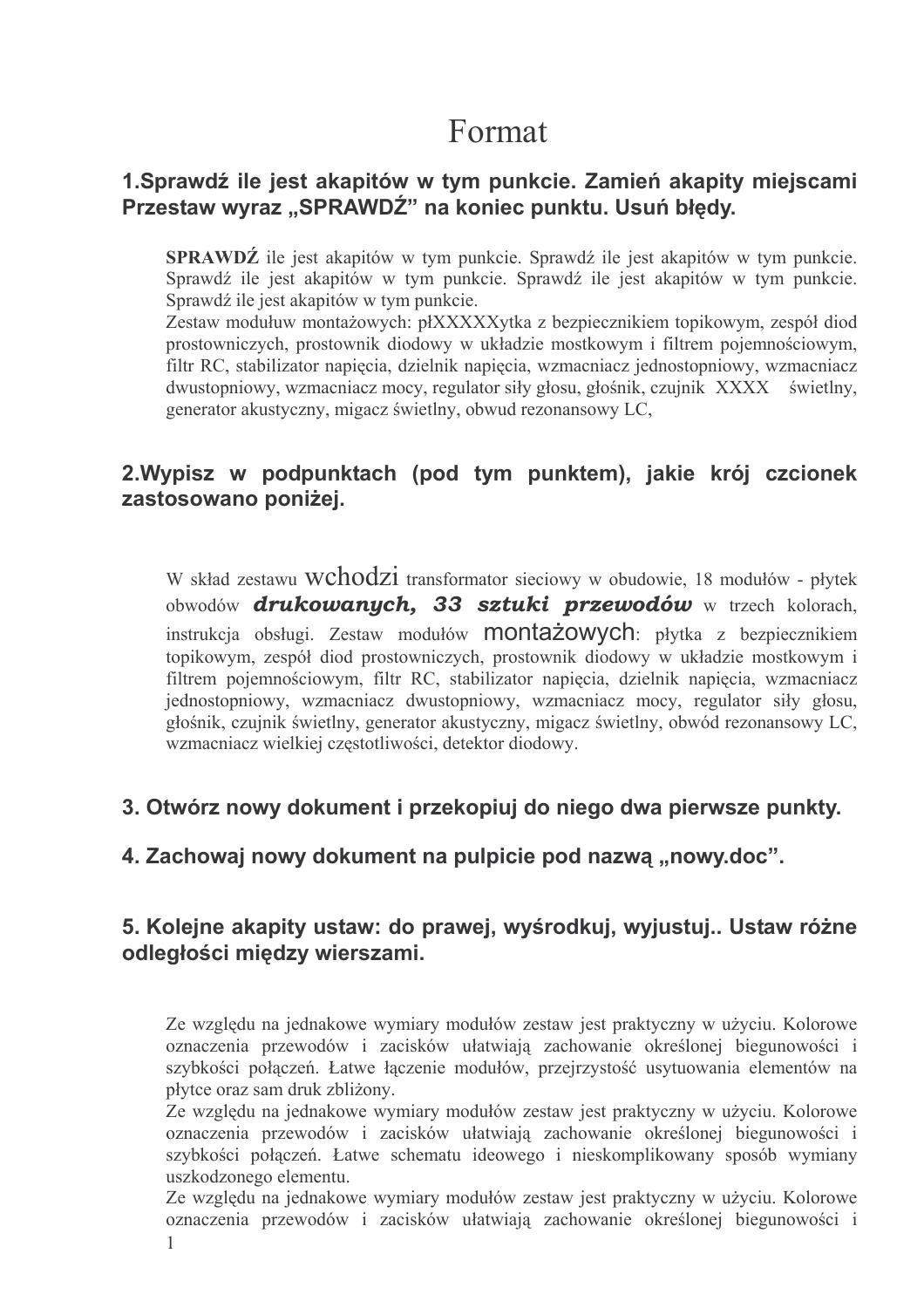szybkości połączeń. Łatwego schematu ideowego i nieskomplikowany sposób wymiany uszkodzonego elementu to zalety.

#### 6. Sformatuj akapit tak jak to zrobiono poniżej.

To jest pierwszy akapit. W skład zestawu wchodzi transformator sięciowy obudowie, 18 modułów - płytek obwodów drukowanych, 33 sztuki przewodów w trzech kolorach, instrukcja obsługi. Zestaw modułów montażowych: płytka  $\overline{z}$ bezpiecznikiem topikowym, zespół diod prostowniczych, prostownik diodowy w mostkowym () i filtrem układzie pojemnościowym,

#### 7. Sformatuj akapit tak jak to zrobiono poniżej.

To jest pierwszy akapit. Filtr RC, stabilizator napięcia, dzielnik napięcia, wzmacniacz jednostopniowy, wzmacniacz dwustopniowy, wzmacniacz mocy, regulator siły głosu, głośnik, czujnik świetlny, generator akustyczny, migacz świetlny, obwód rezonansowy LC, wzmacniacz wielkiej częstotliwości.

## 8. Sformatuj akapit jak to zrobiono poniżej.

FILTR RC, STABILIZATOR NAPIECIA, DZIELNIK NAPIECIA,

dwustopniowy, wzmacniacz mocy, regulator siły głosu, głośnik, czujnik świetlny, generator akustyczny, migacz świetlny, obwód rezonansowy LC, wzmacniacz wielkiej częstotliwości.

#### 9. Sformatuj tak jak to zrobiono poniżej.

Filtr RC, stabilizator napiecia, dzielnik wzmacniacz wzmacniacz jednostopniowy, napiecia. dwustopniowy, wzmacniacz mocy, regulator siły głosu, głośnik, czujnik świetlny, generator akustyczny, migacz świetlny, obwód rezonansowy LC, wzmacniacz wielkiej częstotliwości, detektor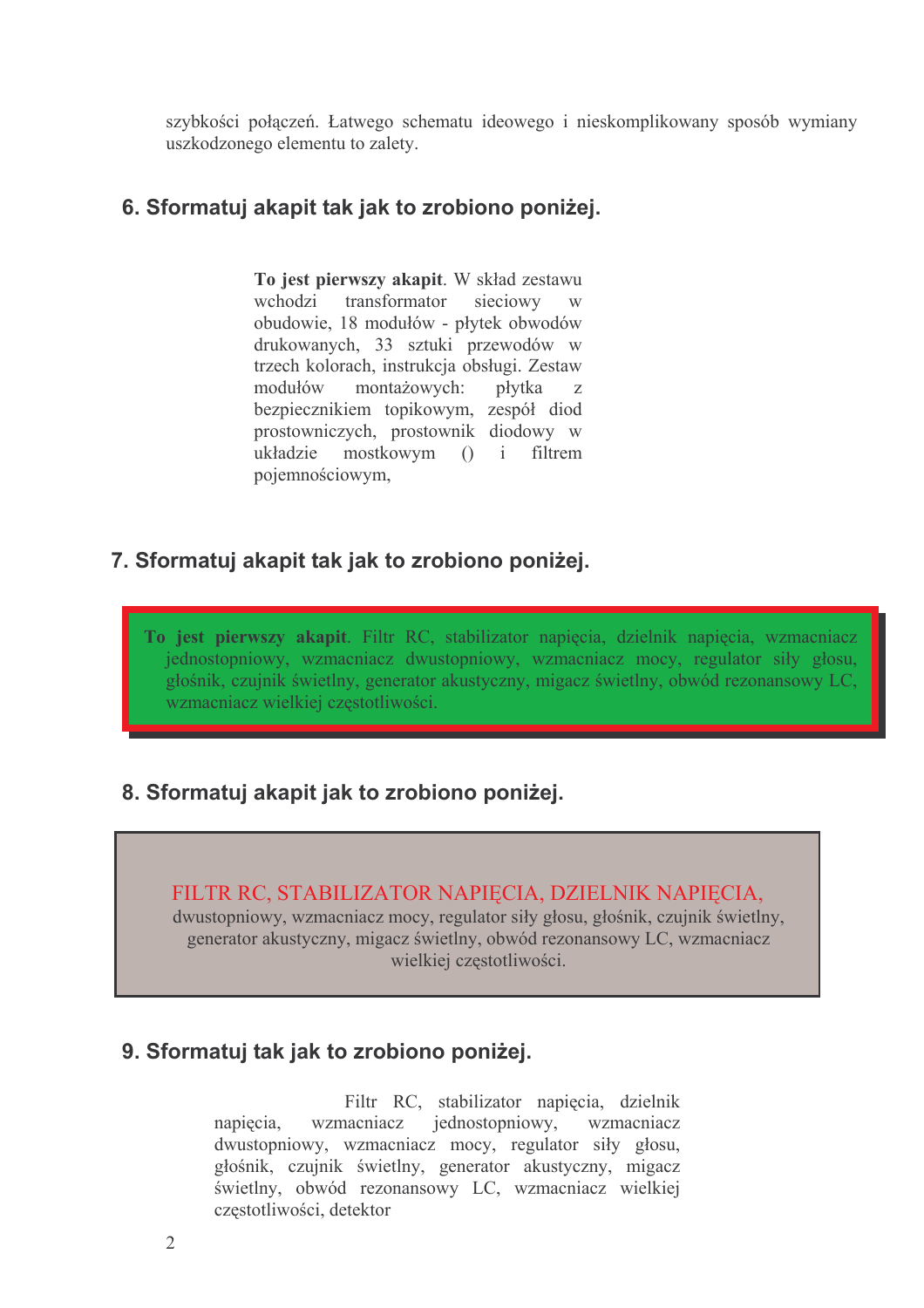# 10. Sformatuj jak pońiżej.



iltr RC, stabilizator napięcia, dzielnik napięcia, wzmacniacz jednostopniowy, wzmacniacz dwustopniowy, wzmacniacz mocy, regulator siły głosu, głośnik, czujnik świetlny, generator akustyczny, migacz świetlny, obwód rezonansowy LC, wzmacniacz wielkiej częstotliwości, RC, stabilizator napięcia, dzielnik napięcia, wzmacniacz jednostopniowy, wzmacniacz dwustopniowy, wzmacniacz mocy, regulator siły głosu, głośnik, czujnik świetlny, generator akustyczny, migacz świetlny, obwód rezonansowy LC, wzmacniacz wielkiej częstotliwości,

## 11. Wstaw inny rysunek.



Miejsce na rysunek:

## 12. Utwórz tabelę.

| mie    | Nazwisko | kwota |
|--------|----------|-------|
| Jan    | Koc      | 2342  |
| Franek | Bach     | 2434  |
| Roman  | Duch     |       |
|        |          | 5110  |